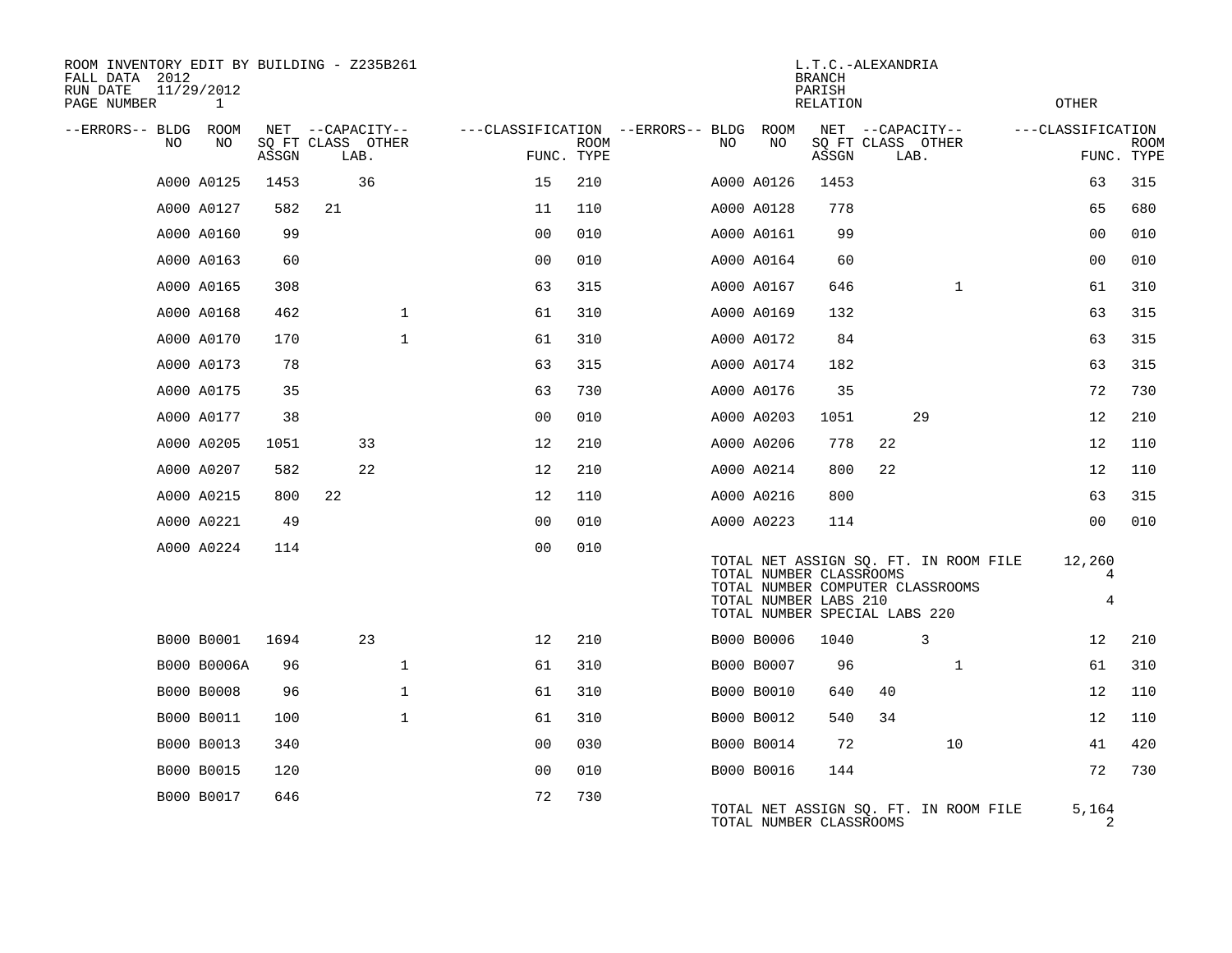| ROOM INVENTORY EDIT BY BUILDING - Z235B261<br>FALL DATA 2012<br>11/29/2012<br>RUN DATE<br>PAGE NUMBER | 2  |       |                                               |                                        |                           |    |                                                                                                 | <b>BRANCH</b><br>PARISH<br><b>RELATION</b> | L.T.C.-ALEXANDRIA |                                                                                 | <b>OTHER</b>                     |                    |
|-------------------------------------------------------------------------------------------------------|----|-------|-----------------------------------------------|----------------------------------------|---------------------------|----|-------------------------------------------------------------------------------------------------|--------------------------------------------|-------------------|---------------------------------------------------------------------------------|----------------------------------|--------------------|
| --ERRORS-- BLDG ROOM<br>NO                                                                            | NO | ASSGN | NET --CAPACITY--<br>SQ FT CLASS OTHER<br>LAB. | ---CLASSIFICATION --ERRORS-- BLDG ROOM | <b>ROOM</b><br>FUNC. TYPE | NO | NO<br>TOTAL NUMBER LABS 210<br>TOTAL NUMBER SPECIAL LABS 220                                    | ASSGN                                      | LAB.              | NET --CAPACITY--<br>SQ FT CLASS OTHER<br>TOTAL NUMBER COMPUTER CLASSROOMS       | ---CLASSIFICATION<br>2           | ROOM<br>FUNC. TYPE |
| C000 C0001                                                                                            |    | 1978  | 20                                            | 12                                     | 210                       |    | C000 C0002                                                                                      | 1636                                       |                   | 20                                                                              | 12                               | 210                |
| C000 C0003                                                                                            |    | 186   |                                               | 72                                     | 730                       |    | C000 C0004                                                                                      | 337                                        |                   | 5                                                                               | 12                               | 210                |
| C000 C0005                                                                                            |    | 600   | 15                                            | 12                                     | 110                       |    | C000 C0006                                                                                      | 600                                        | 14                |                                                                                 | 12                               | 110                |
| C000 C0007                                                                                            |    | 60    |                                               | 0 <sub>0</sub>                         | 010                       |    | C000 C0009                                                                                      | 363                                        | 18                |                                                                                 | 12                               | 110                |
| C000 C0010                                                                                            |    | 90    |                                               | 63                                     | 215                       |    | C000 C0011                                                                                      | 315                                        |                   | 1                                                                               | 61                               | 310                |
| C000 C0012                                                                                            |    | 96    | $\mathbf{1}$                                  | 61                                     | 310                       |    | C000 C0013                                                                                      | 2000                                       |                   | 20                                                                              | 12                               | 210                |
| C000 C0014                                                                                            |    | 480   |                                               | 63                                     | 215                       |    | C000 C0015                                                                                      | 870                                        |                   | 20                                                                              | 12                               | 210                |
| C000 C0016                                                                                            |    | 148   |                                               | 63                                     | 215                       |    | C000 C0017<br>TOTAL NUMBER CLASSROOMS<br>TOTAL NUMBER LABS 210<br>TOTAL NUMBER SPECIAL LABS 220 | 700                                        |                   | 20<br>TOTAL NET ASSIGN SQ. FT. IN ROOM FILE<br>TOTAL NUMBER COMPUTER CLASSROOMS | 12<br>10,399<br>3<br>6           | 210                |
| D000 D0001                                                                                            |    | 5214  | 20                                            | 12                                     | 210                       |    | D000 D0002                                                                                      | 627                                        | 40                |                                                                                 | 12                               | 110                |
| D000 D0003                                                                                            |    | 133   |                                               | 63                                     | 215                       |    | D000 D0004                                                                                      | 162                                        |                   |                                                                                 | 0 <sub>0</sub>                   | 010                |
| D000 D0005                                                                                            |    | 187   |                                               | 72                                     | 730                       |    | D000 D0006<br>TOTAL NUMBER CLASSROOMS<br>TOTAL NUMBER LABS 210<br>TOTAL NUMBER SPECIAL LABS 220 | 357                                        |                   | TOTAL NET ASSIGN SQ. FT. IN ROOM FILE<br>TOTAL NUMBER COMPUTER CLASSROOMS       | 72<br>6,518<br>1<br>$\mathbf{1}$ | 730                |
| E000 E0001                                                                                            |    | 2590  | 200                                           | 91                                     | 630                       |    | E000 E0002                                                                                      | 450                                        |                   | 50                                                                              | 91                               | 630                |
| E000 E0003                                                                                            |    | 176   |                                               | 0 <sub>0</sub>                         | 010                       |    | E000 E0004                                                                                      | 234                                        |                   |                                                                                 | 0 <sub>0</sub>                   | 010                |
| E000 E0005                                                                                            |    | 108   | 25                                            | 91                                     | 630                       |    | E000 E0010                                                                                      | 96                                         |                   |                                                                                 | 63                               | 315                |
| E000 E0012                                                                                            |    | 128   |                                               | 72                                     | 730                       |    | E000 E0013                                                                                      | 352                                        |                   |                                                                                 | 0 <sub>0</sub>                   | 030                |
| E000 E0014                                                                                            |    | 200   |                                               | 72                                     | 730                       |    | E000 E0016                                                                                      | 2014                                       | 75                |                                                                                 | 12                               | 110                |
| E000 E0017                                                                                            |    | 684   | 25                                            | 11                                     | 240                       |    | E000 E0018                                                                                      | 2004                                       |                   | 11                                                                              | 12                               | 210                |
| E000 E0023                                                                                            |    | 864   | 36                                            | 12                                     | 110                       |    | E000 E0024                                                                                      | 840                                        | 25                |                                                                                 | 12                               | 110                |
| E000 E0025                                                                                            |    | 744   | 20                                            | 12                                     | 110                       |    | E000 E0027                                                                                      | 120                                        |                   | $\mathbf{1}$                                                                    | 61                               | 310                |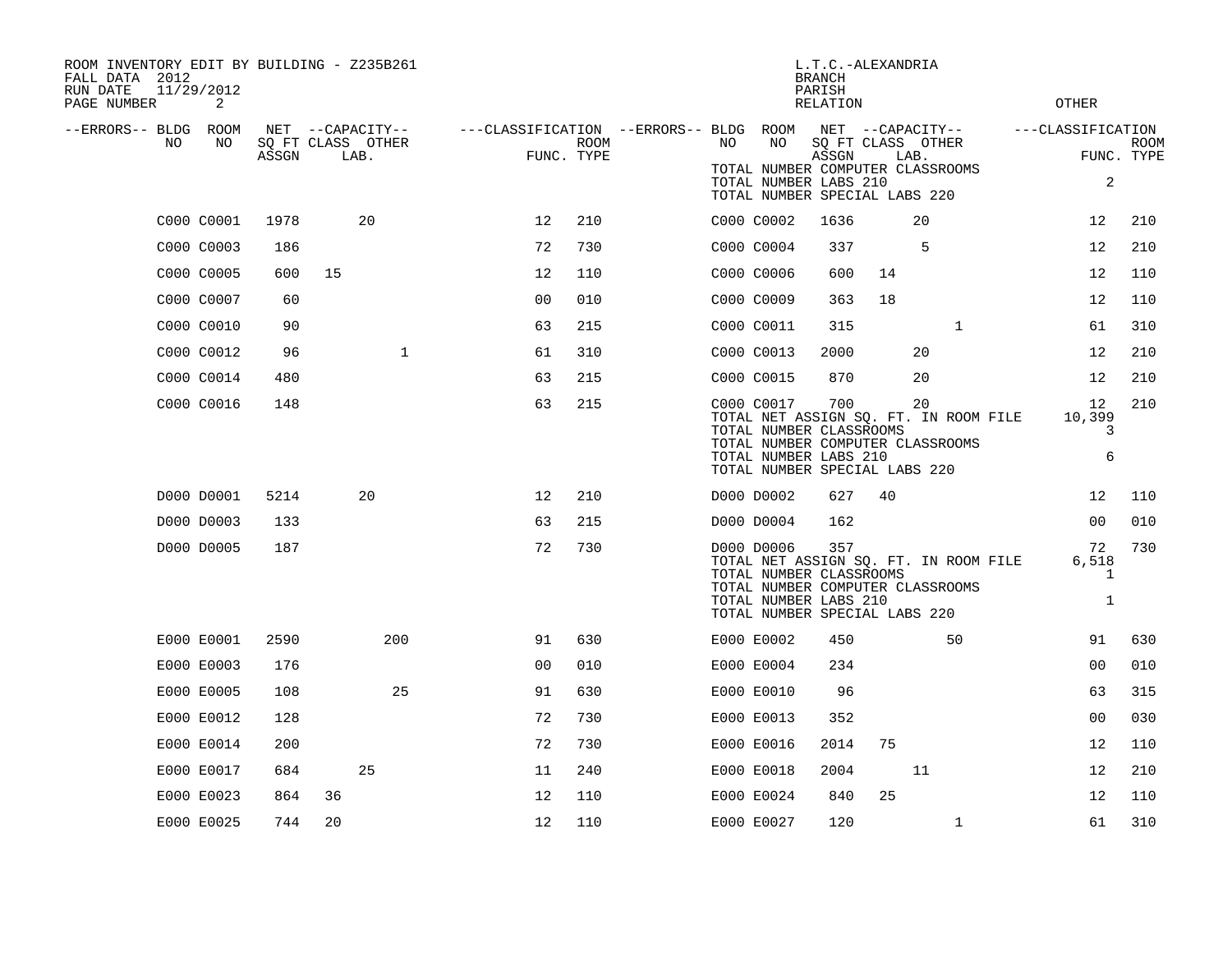| ROOM INVENTORY EDIT BY BUILDING - Z235B261<br>FALL DATA 2012<br>RUN DATE<br>PAGE NUMBER | 11/29/2012<br>3 |       |                                               |                                                         |                    |    |                                                                                                 | L.T.C.-ALEXANDRIA<br><b>BRANCH</b><br>PARISH<br><b>RELATION</b> |      |                                                                                             | <b>OTHER</b>                             |                    |
|-----------------------------------------------------------------------------------------|-----------------|-------|-----------------------------------------------|---------------------------------------------------------|--------------------|----|-------------------------------------------------------------------------------------------------|-----------------------------------------------------------------|------|---------------------------------------------------------------------------------------------|------------------------------------------|--------------------|
| --ERRORS-- BLDG ROOM<br>NO                                                              | NO              | ASSGN | NET --CAPACITY--<br>SQ FT CLASS OTHER<br>LAB. | ---CLASSIFICATION --ERRORS-- BLDG ROOM NET --CAPACITY-- | ROOM<br>FUNC. TYPE | NO | NO                                                                                              | ASSGN                                                           | LAB. | SQ FT CLASS OTHER                                                                           | ---CLASSIFICATION                        | ROOM<br>FUNC. TYPE |
|                                                                                         | E000 E0029      | 576   | 12                                            | 61                                                      | 310                |    | TOTAL NUMBER CLASSROOMS<br>TOTAL NUMBER LABS 210<br>TOTAL NUMBER SPECIAL LABS 220               |                                                                 |      | TOTAL NET ASSIGN SQ. FT. IN ROOM FILE<br>TOTAL NUMBER COMPUTER CLASSROOMS                   | 11,418<br>$\overline{4}$<br>$\mathbf{1}$ |                    |
|                                                                                         | F000 F0001      | 2914  | 15                                            | 12                                                      | 210                |    | F000 F0002                                                                                      | 460                                                             | 10   |                                                                                             | 12                                       | 110                |
|                                                                                         | F000 F0003      | 480   |                                               | 63                                                      | 215                |    | F000 F0004                                                                                      | 644                                                             | 16   |                                                                                             | 12                                       | 110                |
|                                                                                         | F000 F0005      | 113   |                                               | 0 <sub>0</sub>                                          | 010                |    | F000 F0006                                                                                      | 90                                                              |      |                                                                                             | 00                                       | 010                |
|                                                                                         | F000 F0007      | 100   |                                               | 0 <sub>0</sub>                                          | 010                |    | F000 F0008                                                                                      | 414                                                             |      | 15                                                                                          | 12                                       | 210                |
|                                                                                         | F000 F0009      | 2350  | 15                                            | 12                                                      | 210                |    | F000 F0011                                                                                      | 529                                                             | 24   |                                                                                             | 12                                       | 110                |
|                                                                                         | F000 F0012      | 221   | 20                                            | 12                                                      | 210                |    | F000 F0013                                                                                      | 322                                                             |      |                                                                                             | 63                                       | 730                |
|                                                                                         | F000 F0015      | 220   |                                               | 63                                                      | 730                |    | F000 F0018                                                                                      | 400                                                             |      | 20                                                                                          | 12                                       | 210                |
|                                                                                         | F000 F0019      | 234   |                                               | 63                                                      | 215                |    | F000 F0020                                                                                      | 234                                                             |      |                                                                                             | 63                                       | 215                |
|                                                                                         | F000 F0021      | 273   | 20                                            | 12                                                      | 210                |    | F000 F0022                                                                                      | 484                                                             | 10   |                                                                                             | 12                                       | 110                |
|                                                                                         | F000 F0023      | 113   |                                               | 0 <sub>0</sub>                                          | 010                |    | F000 F0024                                                                                      | 90                                                              |      |                                                                                             | 0 <sub>0</sub>                           | 010                |
|                                                                                         | F000 F0025      | 100   |                                               | 0 <sub>0</sub>                                          | 010                |    | F000 F0026                                                                                      | 484                                                             | 26   |                                                                                             | 12                                       | 110                |
|                                                                                         | F000 F0027      | 264   |                                               | 63                                                      | 215                |    | F000 F0028                                                                                      | 532                                                             |      | 20                                                                                          | 12                                       | 210                |
|                                                                                         | F000 F0029      | 1716  | 20                                            | 12                                                      | 210                |    | F000 F0030                                                                                      | 4615                                                            |      | 15                                                                                          | 12                                       | 210                |
|                                                                                         | F000 F0031      |       | 484 10                                        | 12                                                      | 110                |    | TOTAL NUMBER CLASSROOMS<br>TOTAL NUMBER LABS 210<br>TOTAL NUMBER SPECIAL LABS 220               |                                                                 |      | TOTAL NET ASSIGN SQ. FT. IN ROOM FILE<br>TOTAL NUMBER COMPUTER CLASSROOMS                   | 18,274<br>6<br>9                         |                    |
|                                                                                         | G000 G0001      | 2223  |                                               | 71                                                      | 720                |    | G000 G0002<br>TOTAL NUMBER CLASSROOMS<br>TOTAL NUMBER LABS 210<br>TOTAL NUMBER SPECIAL LABS 220 | 149                                                             |      | $\overline{1}$<br>TOTAL NET ASSIGN SQ. FT. IN ROOM FILE<br>TOTAL NUMBER COMPUTER CLASSROOMS | 61<br>2,372                              | 310                |
|                                                                                         | H000 H0001      | 288   |                                               | 63                                                      | 730                |    | TOTAL NUMBER CLASSROOMS                                                                         |                                                                 |      | TOTAL NET ASSIGN SQ. FT. IN ROOM FILE                                                       | 288                                      |                    |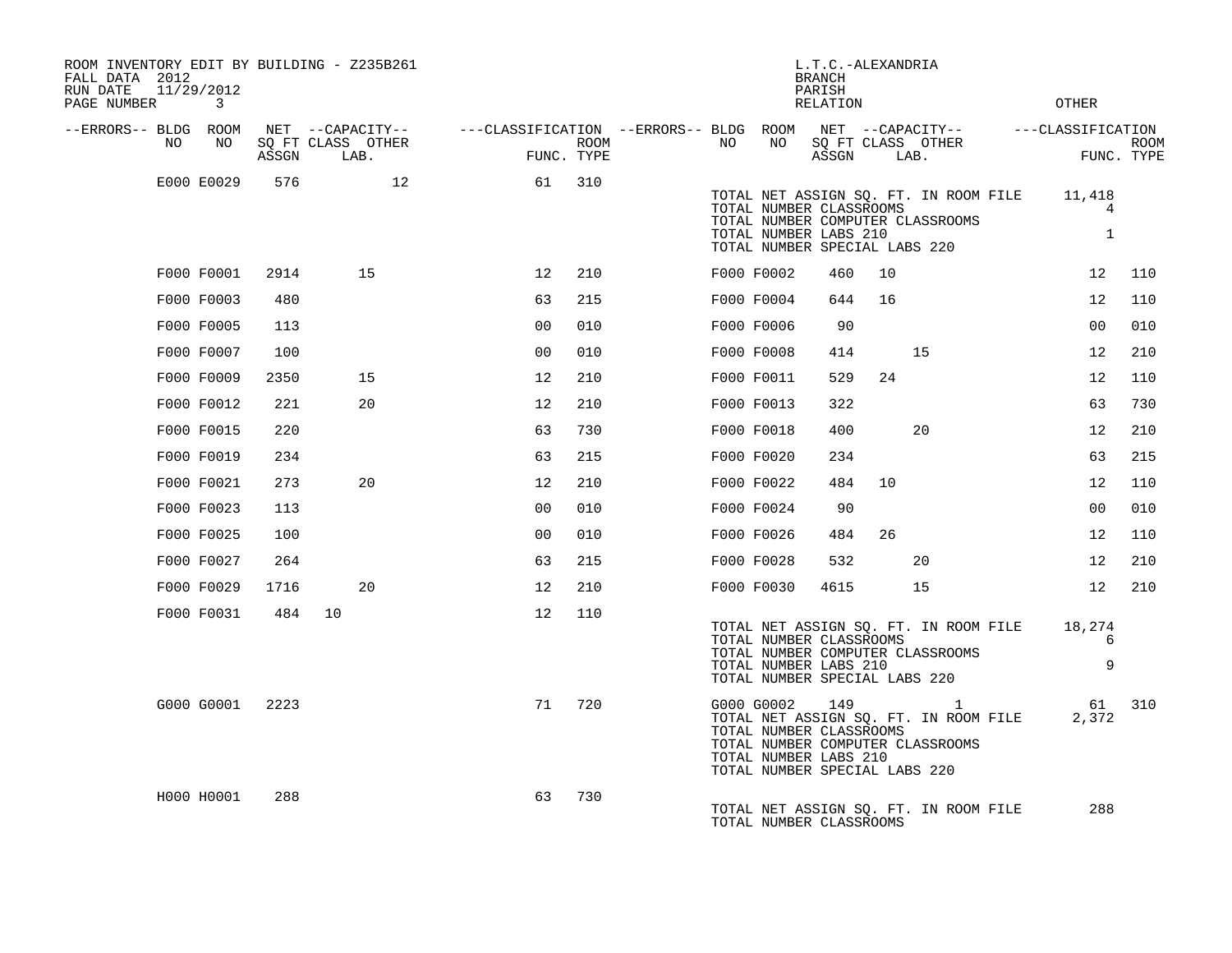| ROOM INVENTORY EDIT BY BUILDING - Z235B261<br>FALL DATA 2012<br>11/29/2012<br>RUN DATE<br>PAGE NUMBER<br>4 |       |                                                                                                          |                 |                    |            |    | L.T.C.-ALEXANDRIA<br><b>BRANCH</b><br>PARISH<br>RELATION                          |                                                                           | OTHER                           |             |
|------------------------------------------------------------------------------------------------------------|-------|----------------------------------------------------------------------------------------------------------|-----------------|--------------------|------------|----|-----------------------------------------------------------------------------------|---------------------------------------------------------------------------|---------------------------------|-------------|
| --ERRORS-- BLDG ROOM<br>NO<br>NO.                                                                          | ASSGN | NET --CAPACITY--    ---CLASSIFICATION --ERRORS-- BLDG ROOM NET --CAPACITY--<br>SQ FT CLASS OTHER<br>LAB. |                 | ROOM<br>FUNC. TYPE | NO         | NO | ASSGN<br>TOTAL NUMBER LABS 210<br>TOTAL NUMBER SPECIAL LABS 220                   | SQ FT CLASS OTHER<br>LAB.<br>TOTAL NUMBER COMPUTER CLASSROOMS             | ---CLASSIFICATION<br>FUNC. TYPE | <b>ROOM</b> |
| I000 I0001                                                                                                 | 1920  | 17                                                                                                       | 12 <sup>°</sup> | 210                | I000 I0002 |    | 120                                                                               | $\mathbf{1}$                                                              | 61                              | 310         |
| I000 I0003                                                                                                 | 78    |                                                                                                          | 00              | 010                | I000 I0004 |    | 78                                                                                |                                                                           | 00                              | 010         |
| I000 I0005                                                                                                 | 144   |                                                                                                          | 63              | 215                |            |    | TOTAL NUMBER CLASSROOMS<br>TOTAL NUMBER LABS 210<br>TOTAL NUMBER SPECIAL LABS 220 | TOTAL NET ASSIGN SQ. FT. IN ROOM FILE<br>TOTAL NUMBER COMPUTER CLASSROOMS | 2,184<br>$\mathbf{1}$           |             |
| J000 J0001                                                                                                 | 510   |                                                                                                          | 71              | 740                |            |    | TOTAL NUMBER CLASSROOMS<br>TOTAL NUMBER LABS 210<br>TOTAL NUMBER SPECIAL LABS 220 | TOTAL NET ASSIGN SQ. FT. IN ROOM FILE<br>TOTAL NUMBER COMPUTER CLASSROOMS | 510                             |             |
| K000 K0001                                                                                                 | 760   |                                                                                                          | 65              | 680                | K000 K0002 |    | 290<br>10                                                                         |                                                                           | 12                              | 110         |
| K000 K0003                                                                                                 | 48    |                                                                                                          | 0 <sup>0</sup>  | 010                |            |    | TOTAL NUMBER CLASSROOMS<br>TOTAL NUMBER LABS 210<br>TOTAL NUMBER SPECIAL LABS 220 | TOTAL NET ASSIGN SQ. FT. IN ROOM FILE<br>TOTAL NUMBER COMPUTER CLASSROOMS | 1,050<br>1                      |             |
| L000 L0001                                                                                                 | 288   | 19                                                                                                       | 12 <sup>°</sup> | 110                |            |    | TOTAL NUMBER CLASSROOMS<br>TOTAL NUMBER LABS 210<br>TOTAL NUMBER SPECIAL LABS 220 | TOTAL NET ASSIGN SQ. FT. IN ROOM FILE<br>TOTAL NUMBER COMPUTER CLASSROOMS | 288<br>1                        |             |
| M000 M0001                                                                                                 | 957   | 64                                                                                                       | 12 <sup>°</sup> | 110                |            |    | TOTAL NUMBER CLASSROOMS<br>TOTAL NUMBER LABS 210<br>TOTAL NUMBER SPECIAL LABS 220 | TOTAL NET ASSIGN SQ. FT. IN ROOM FILE<br>TOTAL NUMBER COMPUTER CLASSROOMS | 957<br>1                        |             |